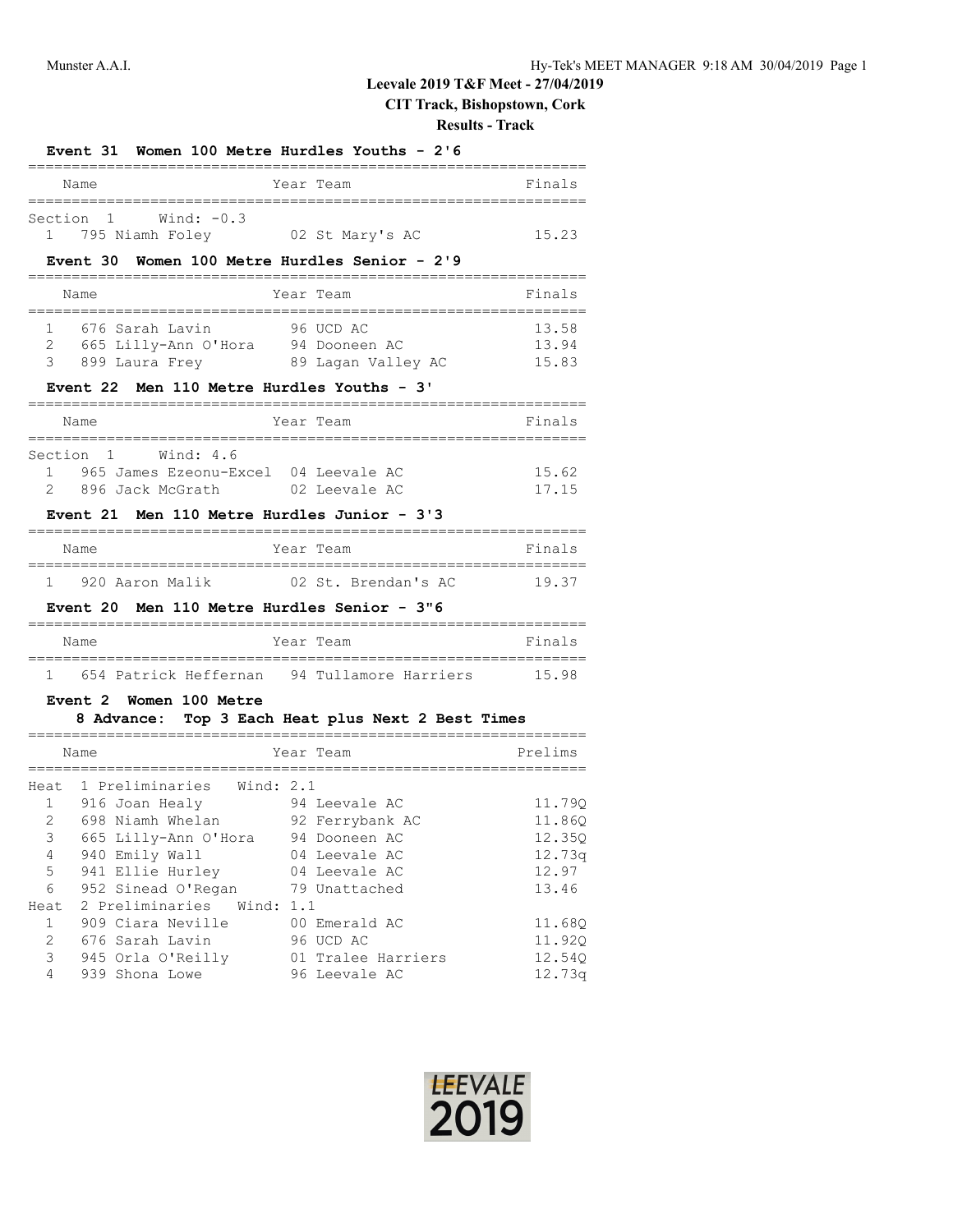# **Leevale 2019 T&F Meet - 27/04/2019**

**CIT Track, Bishopstown, Cork**

#### **Results - Track**

# **....Event 2 Women 100 Metre**

5 795 Niamh Foley 02 St Mary's AC 12.98

#### **Event 1 Men 100 Metre**

#### **8 Advance: Top 2 Each Heat plus Next 2 Best Times**

|                | Name                                     | Year Team                                      | Prelims |  |
|----------------|------------------------------------------|------------------------------------------------|---------|--|
|                |                                          | ====================                           |         |  |
|                | Heat 1 Preliminaries Wind: 1.5           |                                                |         |  |
|                | 1 924 Cillian Griffin 04 Tralee Harriers |                                                | 11.090  |  |
| $\overline{2}$ |                                          |                                                | 11,270  |  |
| $\overline{2}$ | 887 Dave McInerney 00 Leevale AC         |                                                | 11.27Q  |  |
| $\overline{4}$ | 933 Jordan Mason 02 Unattached           |                                                | 11.64   |  |
| 5              | 920 Aaron Malik 02 St. Brendan's AC      |                                                | 12.23   |  |
| 6              |                                          |                                                | 12.52   |  |
| Heat.          | 2 Preliminaries Wind: 3.7                |                                                |         |  |
| $\mathbf{1}$   | 942 Mark Varley 96 Dooneen AC            |                                                | 10.99Q  |  |
| $\overline{2}$ | 935 Ryan O'Leary 02 Leevale AC           |                                                | 11.00Q  |  |
| 3              | 910 Sean McCarthy 00 Emerald AC          |                                                | 11.54q  |  |
| 4              |                                          | 654 Patrick Heffernan 94 Tullamore Harriers    | 11.91   |  |
| 5              | 684 Paul Mulchrone 94 Leevale AC         |                                                | 12.06   |  |
| 6              |                                          | 962 Gregory Fitzgerald 70 West Waterford AC    | 13.03   |  |
| Heat           | 3 Preliminaries<br>Wind: 4.3             |                                                |         |  |
| $\mathbf{1}$   |                                          | 915 Isreal Ibeanu 92 Clonliffe Harriers 11.490 |         |  |
| $\overline{2}$ | 896 Jack McGrath 02 Leevale AC           |                                                | 11.65Q  |  |
| 3              | 936 Samuel Judd 05 Midleton AC           |                                                | 11.67   |  |
| $\overline{4}$ | 934 Eniola Majoyegbe 97 Kent AC          |                                                | 11.89   |  |
| 5              | 907 Carlton Haddock 75 Leevale AC        |                                                | 12.28   |  |
| 6              | 914 Dylan Roberts 02 Bandon AC           |                                                | 12.35   |  |

# **Event 6 Women 400 Metre**

| Name          |                       | Year Team          | Finals  |
|---------------|-----------------------|--------------------|---------|
| Section       |                       |                    |         |
|               | 921 Sharlene Mawdsley | 98 Newport AC      | 54.03   |
| $\mathcal{L}$ | 961 Louise Shanahan   | 99 Leevale AC      | 57.23   |
| 3             | 899 Laura Frey        | 89 Lagan Valley AC | 58.36   |
| 4             | 968 Inez Duane        | 01 Naas AC         | 59.61   |
| 5             | 905 Stacy Komolafe    | 04 Bandon AC       | 1:00.39 |
| 6             | 955 Katie Scott       | 04 Leevale AC      | 1:05.45 |

# **Event 5 Men 400 Metre**

|                   | Name |                                                                                                    | Year Team                                                                               | Finals                                    |
|-------------------|------|----------------------------------------------------------------------------------------------------|-----------------------------------------------------------------------------------------|-------------------------------------------|
| 2<br>3<br>4<br>.5 |      | 953 Shane Aherne<br>958 Eoghan Courtney<br>950 Marc Jones<br>928 Nathan Wright<br>933 Jordan Mason | 02 Leevale AC<br>95 An Riocht<br>01 Leevale AC<br>02 Lios Tuathaill AC<br>02 Unattached | 49.97<br>51.75<br>51.77<br>54.48<br>55.44 |

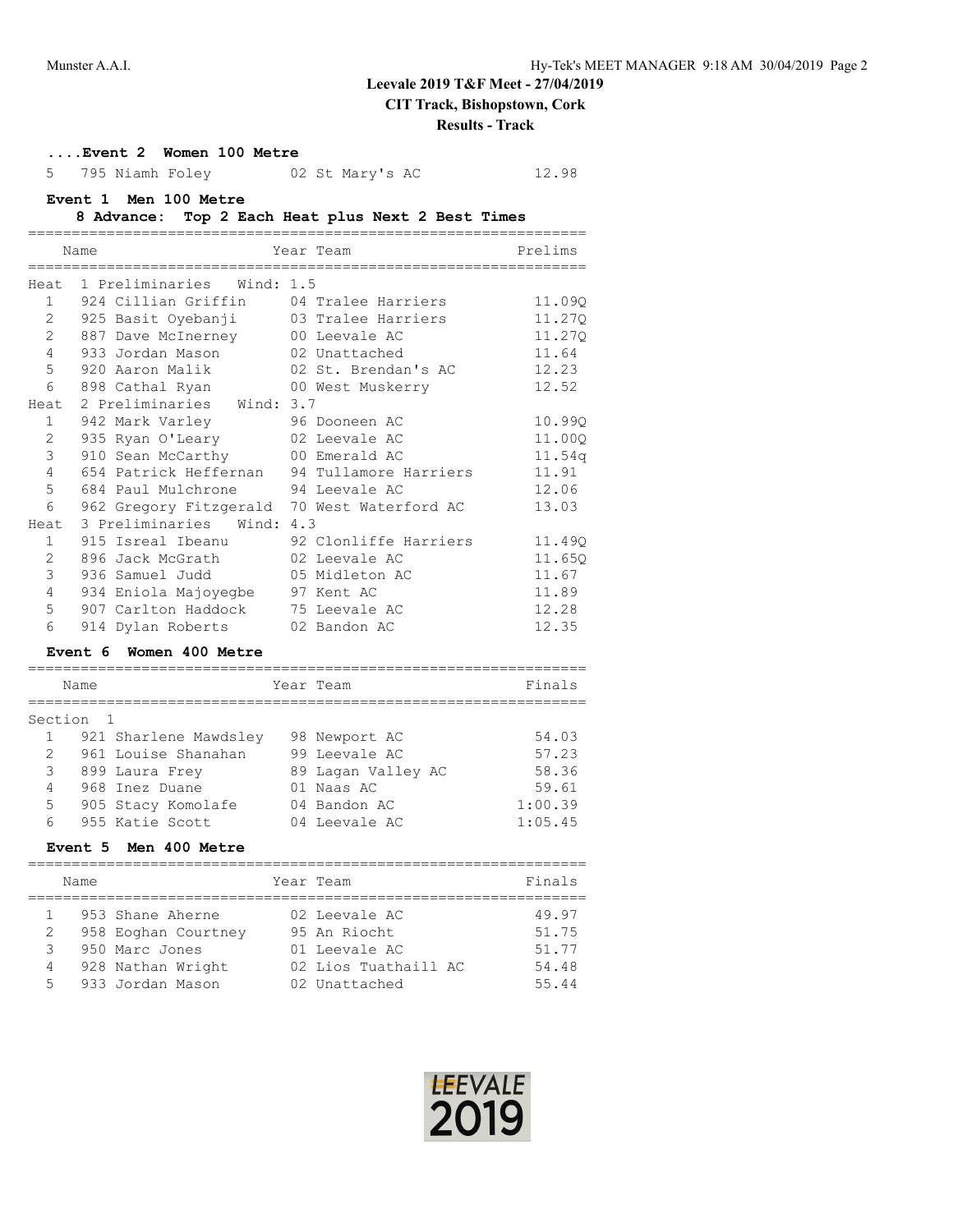# **Event 8 Women 800 Metre**

|    | Name |                        | Year Team |                   | Finals  |
|----|------|------------------------|-----------|-------------------|---------|
|    |      | 912 Aimee Hayde        |           | 05 Newport AC     | 2:09.99 |
| 2  |      | 972 Aoife Josephine De |           | 99 Nenagh Olympic | 2:19.81 |
| 3  |      | 970 Corrine Kenny      |           | 03 SLOT AC        | 2:20.80 |
| 4  |      | 929 Ellen Moran        |           | 02 Leevale AC     | 2:22.79 |
| 5. |      | 963 Patrice Holmes     |           | 03 Leevale AC     | 2:33.98 |

### **Event 7 Men 800 Metre**

|              | Name |                      | Year Team     | Finals  |
|--------------|------|----------------------|---------------|---------|
| $\mathbf{1}$ |      | 981 Abdirahman Abdi  | 99 Leevale AC | 2:02.04 |
| 2            |      | 978 Rory Prendeville | 02 Emerald AC | 2:02.52 |
| 3            |      | 937 Gavin Kenny      | 03 Bandon AC  | 2:04.04 |
| 4            |      | 946 Fionn Harrington | 02 Bandon AC  | 2:05.71 |
| 5            |      | 951 Adam Kiely       | 03 Leevale AC | 2:06.06 |
| 6            |      | 930 Jack O'Connor    | 02 Leevale AC | 2:08.25 |
| 7            |      | 931 Charlie Gaffney  | 02 Leevale AC | 2:14.77 |
| 8            |      | 960 Sean O'Connell   | 02 Togher AC  | 2:18.17 |
| 9            |      | 932 Mark O'Connor    | 04 Leevale AC | 2:32.24 |
| 10           |      | 956 Sean Crowley     | 02 Leevale AC | 2:34.07 |
| 11           |      | 964 Josh O'Mahony    | 05 Leevale AC | 2:51.91 |

#### **Event 2 Women 100 Metre**

|               | Name                       | Year Team          | Finals |
|---------------|----------------------------|--------------------|--------|
|               | Section 1 Finals Wind: 4.0 |                    |        |
|               |                            |                    |        |
|               | 909 Ciara Neville          | 00 Emerald AC      | 11.57  |
| $\mathcal{L}$ | 698 Niamh Whelan           | 92 Ferrybank AC    | 11.66  |
| $\mathcal{S}$ | 916 Joan Healy             | 94 Leevale AC      | 11.76  |
| 4             | 676 Sarah Lavin            | 96 UCD AC          | 11.84  |
| 5             | 945 Orla O'Reilly          | 01 Tralee Harriers | 12.48  |
| 6             | 939 Shona Lowe             | 96 Leevale AC      | 12.63  |
| 7             | 940 Emily Wall             | 04 Leevale AC      | 12.68  |
| 8             | 941 Ellie Hurley           | 04 Leevale AC      | 13.10  |

# **Event 1 Men 100 Metre**

|               | Year Team<br>Name                   | Finals                         |
|---------------|-------------------------------------|--------------------------------|
|               | Section 1 Finals Wind: 3.6          |                                |
|               | 935 Ryan O'Leary<br>02 Leevale AC   | 10.81                          |
| 2             | 925 Basit Oyebanji                  | 11.08<br>03 Tralee Harriers    |
| $\mathcal{S}$ | 887 Dave McInerney<br>00 Leevale AC | 11.15                          |
| 4             | 924 Cillian Griffin                 | 11.30<br>04 Tralee Harriers    |
| 5             | 910 Sean McCarthy<br>00 Emerald AC  | 11.48                          |
| 6             | 915 Isreal Ibeanu                   | 92 Clonliffe Harriers<br>11.50 |
|               | 933 Jordan Mason<br>02 Unattached   | 11.71                          |

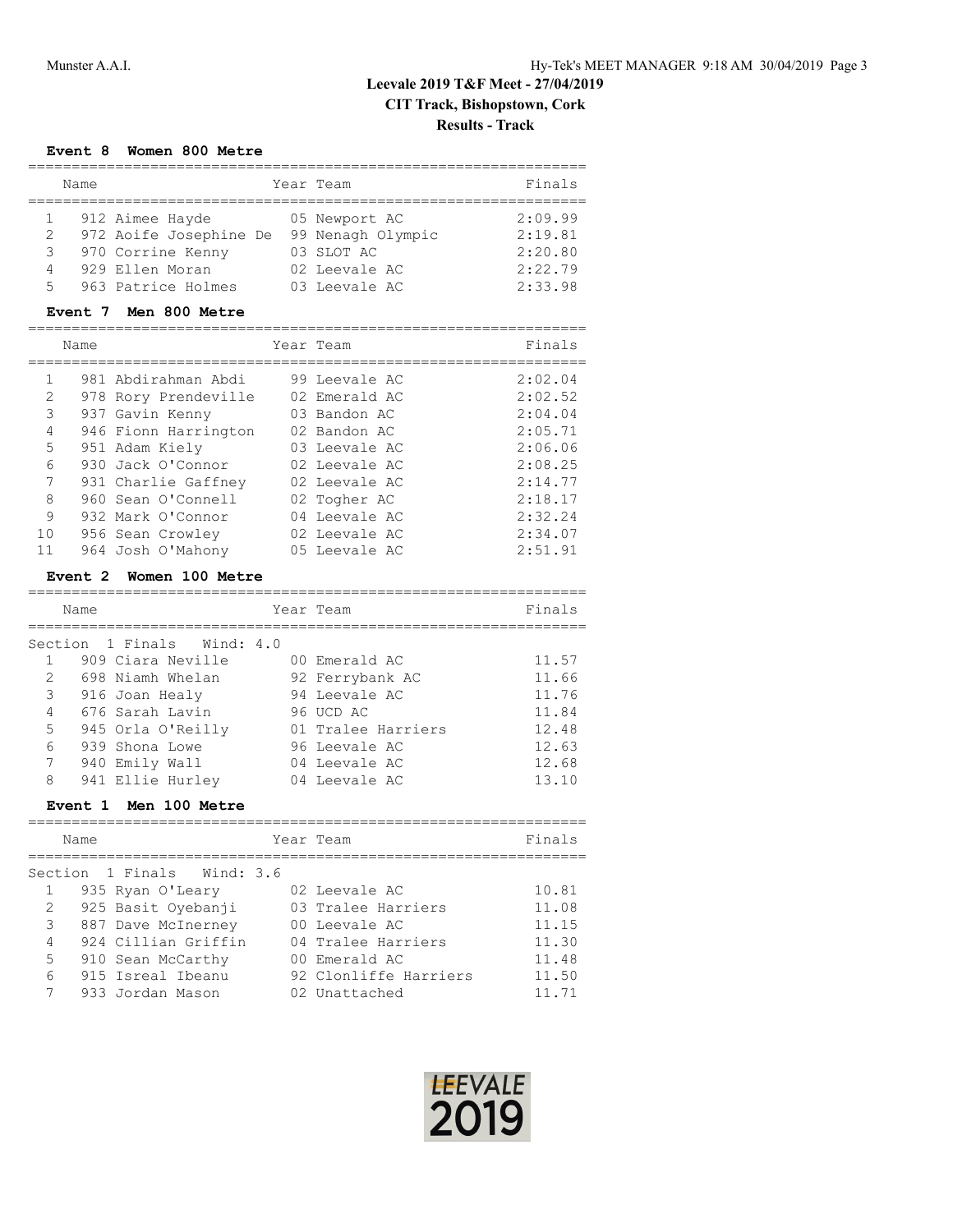#### **....Event 1 Men 100 Metre**

| 8<br>942 Mark Varley               | 96 Dooneen AC    | 13.38    |
|------------------------------------|------------------|----------|
| Event 13 Women 3000 Metre          |                  |          |
| Name                               | Year Team        | Finals   |
| Section<br>- 1                     |                  |          |
| 987 Sinead O'Connor                | 87 Leevale AC    | 9:56.33  |
| $\mathcal{L}$<br>990 Aisling Kelly | 99 St. John's AC | 10:28.02 |
| 3<br>976 Fiona Santry              | 86 East Cork AC  | 10:47.79 |
| 4<br>989 Tanya Cox                 | 00 Dooneen AC    | 11:56.56 |
| Event 12 Men 3000 Metre            |                  |          |
| Name                               | Year Team        | Finals   |
| 975 Kevin O'Brien                  | 88 East Cork AC  | 8:54.20  |

|                 | 975 Kevin O'Brien  | 88 East Cork AC      | 8:54.20  |
|-----------------|--------------------|----------------------|----------|
| 2               | 967 Eric Curran    | 91 Leevale AC        | 9:00.87  |
| 3               | 977 Frank O'Brien  | 01 Midleton AC       | 9:02.01  |
| 4               | 988 Nathan O'Leary | 01 Leevale AC        | 9:02.64  |
| 5               | 992 Mark Walsh     | 88 Leevale AC        | 9:07.77  |
| 6               | 954 Eddie O'Connor | 87 Lios Tuathaill AC | 9:15.01  |
| $7\phantom{.0}$ | 991 Andrew Hobbs   | 89 Leevale AC        | 9:51.54  |
| 8               | 993 Tim Crowley    | 83 East Cork AC      | 9:54.12  |
| 9               | 982 James Mintern  | 00 Leevale AC        | 9:54.63  |
| 10              | 995 Luke Hever     | 03 North Cork AC     | 9:55.72  |
| 11              | 979 Patrick Kelly  | 02 Midleton AC       | 10:12.92 |

# **Event 42 Women 400 Metre Hurdles Senior - 2'6**

| Name |                 |                    | Year Team       | Finals  |
|------|-----------------|--------------------|-----------------|---------|
|      | 943 Katie Walsh |                    | 99 Carraig na b | 1:04.03 |
|      |                 | 905 Stacy Komolafe | 04 Bandon AC    | 1:16.34 |

#### **Event 40 Men 400 Metre Hurdles Senior - 3'**

| Name                                                   | Year Team                                | Finals         |
|--------------------------------------------------------|------------------------------------------|----------------|
| 998 Ciaran Nugent<br>974 Jake Vermeer<br>$\mathcal{P}$ | 01 Carraig na b<br>00 Carrick-on-Suir AC | 58.09<br>59.62 |
| Event 41 Men 400 Metre Hurdles Youths - 2'9            |                                          |                |

| Name |  |  | Year Team          |  | Finals         |         |
|------|--|--|--------------------|--|----------------|---------|
|      |  |  |                    |  |                |         |
|      |  |  | 949 Canice Whearty |  | 04 Oughaval AC | 1:01.17 |

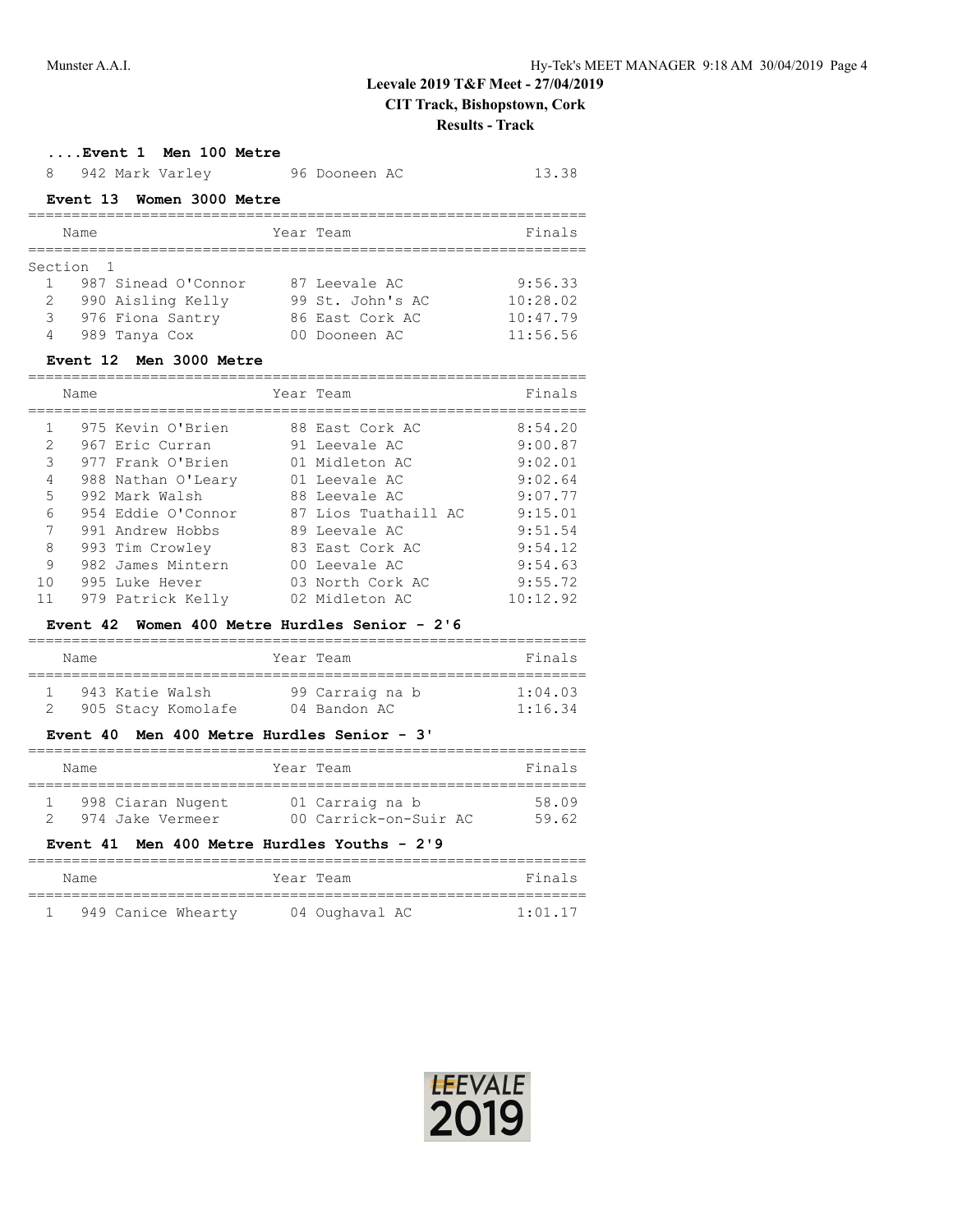# **Event 4 Women 200 Metre**

| Name           |                     | Year Team |                    | Finals |
|----------------|---------------------|-----------|--------------------|--------|
|                |                     |           |                    |        |
|                | Section 1 Wind: 3.7 |           |                    |        |
|                | 940 Emily Wall      |           | 04 Leevale AC      | 26.38  |
| $\mathcal{L}$  | 969 Ella Duane      |           | 01 Naas AC         | 26.59  |
| $\mathcal{S}$  | 941 Ellie Hurley    |           | 04 Leevale AC      | 26.95  |
| $\overline{4}$ | 985 Orlaith Onoh    |           | 05 Leevale AC      | 28.72  |
|                | Section 2 Wind: 3.5 |           |                    |        |
| 1              | 909 Ciara Neville   |           | 00 Emerald AC      | 23.85  |
| $\mathfrak{L}$ | 916 Joan Healy      |           | 94 Leevale AC      | 23.97  |
| 3              | 676 Sarah Lavin     |           | 96 UCD AC          | 24.08  |
| $\overline{4}$ | 698 Niamh Whelan    |           | 92 Ferrybank AC    | 24.47  |
| 5              | 945 Orla O'Reilly   |           | 01 Tralee Harriers | 26.00  |
| 6              | 939 Shona Lowe      |           | 96 Leevale AC      | 26.21  |

#### **Event 3 Men 200 Metre**

| Name                                   |                |                                             | Year Team | Finals                |       |
|----------------------------------------|----------------|---------------------------------------------|-----------|-----------------------|-------|
| Section<br>Wind: 1.7<br>$\overline{1}$ |                |                                             |           |                       |       |
| $\mathbf{1}$                           |                | 958 Eoghan Courtney 95 An Riocht            |           |                       | 22.73 |
| 2                                      |                | 925 Basit Oyebanji                          |           | 03 Tralee Harriers    | 22.83 |
| 3                                      |                | 965 James Ezeonu-Excel                      |           | 04 Leevale AC         | 23.30 |
| $\overline{4}$                         |                | 936 Samuel Judd                             |           | 05 Midleton AC        | 23.47 |
| 5                                      |                | 928 Nathan Wright                           |           | 02 Lios Tuathaill AC  | 24.18 |
| 6                                      |                | 914 Dylan Roberts                           |           | 02 Bandon AC          | 25.08 |
| 7                                      |                | 962 Gregory Fitzgerald 70 West Waterford AC |           |                       | 26.57 |
| Section                                | $\overline{2}$ | Wind: $2.5$                                 |           |                       |       |
| $\mathbf{1}$                           |                | 935 Ryan O'Leary                            |           | 02 Leevale AC         | 22.15 |
| 2                                      |                | 984 Robert Bennett                          |           | 94 Nenagh Olympic     | 22.25 |
| 3                                      |                | 910 Sean McCarthy                           |           | 00 Emerald AC         | 22.80 |
| $\overline{4}$                         |                | 1 Wymin Sivakumar                           |           | 02 Leevale AC         | 22.97 |
| 5                                      |                | 915 Isreal Ibeanu                           |           | 92 Clonliffe Harriers | 23.21 |
| 6                                      |                | 950 Marc Jones                              |           | 01 Leevale AC         | 23.26 |
| 7                                      |                | 887 Dave McInerney                          |           | 00 Leevale AC         | 23.53 |
| 8                                      |                | 924 Cillian Griffin                         |           | 04 Tralee Harriers    | 23.75 |

# **Event 10 Men 1500 Metre**

| Name          |                     |  | Year Team        | Finals  |  |  |  |
|---------------|---------------------|--|------------------|---------|--|--|--|
|               |                     |  |                  |         |  |  |  |
| Section 1     |                     |  |                  |         |  |  |  |
|               | 2 John Collins      |  | 89 Skibbereen AC | 4:23.00 |  |  |  |
|               | 983 Ben Leen Smith  |  | 01 Leevale AC    | 4:24.02 |  |  |  |
| $\mathcal{L}$ | 981 Abdirahman Abdi |  | 99 Leevale AC    | 4:28.34 |  |  |  |